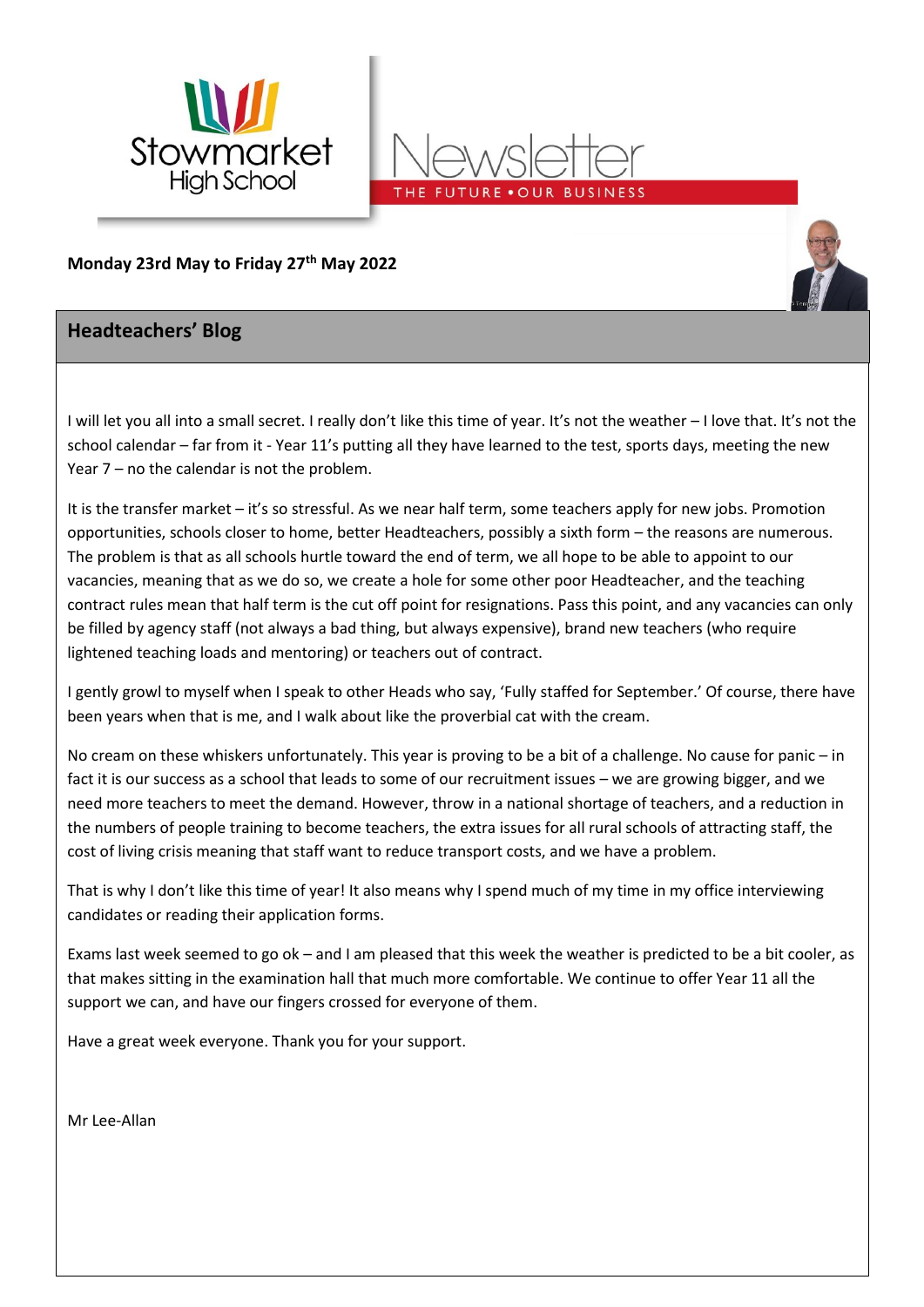#### **Dylan's 2023 Jamboree Adventure 2023**

Dylan Foreman of 11T is raising money to travel to Korea with the Scouts he would appreciate any donations towards his adventure if you were able to help?

The link to his GoFundMe page is[: https://gofund.me/a7050038](https://gofund.me/a7050038)



### **Non-Uniform Day Friday 27th of May**

Friday 27th of May will be non-uniform day. To help celebrate the Queen's Platinum Jubilee we would like students and staff to dress in red, white and blue**. Year 11 students need to be in school uniform if they have exams, please**. Also, we will be holding a bake off for pupils and staff. Students remember to bring in some change to purchase the cakes breaktime.

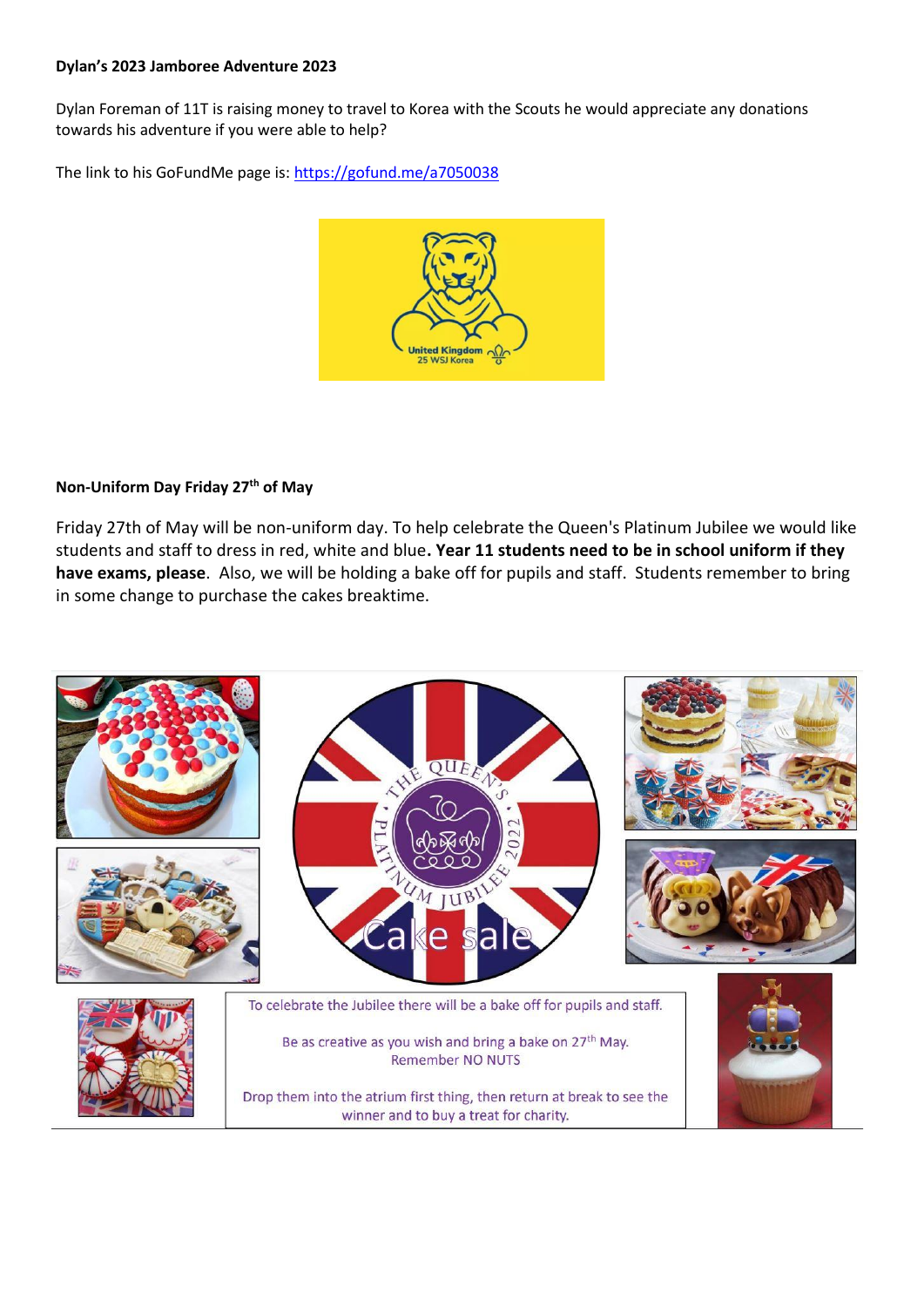#### **School Gateway App**

We have recently changed our communication portal and how we send communication to parents. We are pleased to announce you will be able to download an app on your phone which will be the central hub of information for our parents. This will include emails, messages, newsletters etc. Please make sure you **download the app for free** just search *School Gateway*in your App store and download.

Apple iPhone users, download the app here: **[schoolgateway.co.uk/iosdownload](http://schoolgateway.co.uk/iosdownload)**

Android phone users, download the app here: **[schoolgateway.co.uk/androiddownload](http://schoolgateway.co.uk/androiddownload)**

When you open to the app please scroll to the bottom where it asks "Don't have an account? Sign Up" please click here and enter your email address and telephone number that we have registered at the school.



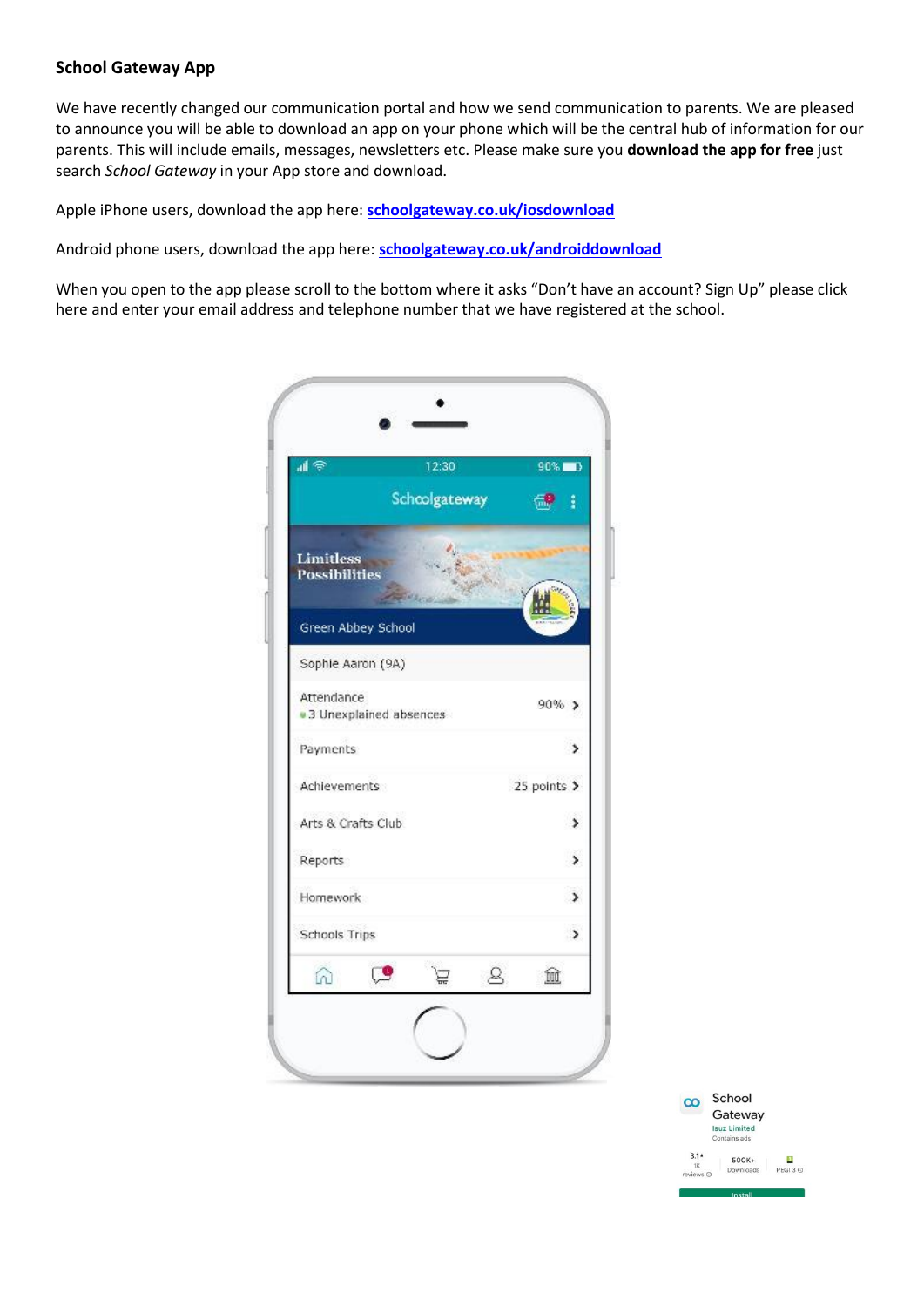### **Designated Safeguarding Leads**

We have been busy at work over the last few months expanding the size and scale of our safeguarding team.

At Stowmarket High School we take the safety and well-being of everyone very seriously. If you are concerned about your son or daughter or a young person in our school community, please get in touch. We are always here, ready to help, advise and support you and your family.

If you are worried or concerned about somebody at school talk to us.

Your Designated Safeguarding Leads are:

| Mr McLellan    | a.mclellan@stowhigh.com   |
|----------------|---------------------------|
| Mrs Fisher     | s.fisher@stowhigh.com     |
| Mr Lee-Allan   | d.lee-allan@stowhigh.com  |
| Mrs Millerchip | l.millerchip@stowhigh.com |
| Mrs Hawes      | j.hawes@stowhigh.com      |
| Mrs Miall      | m.miall@stowhigh.com      |

Best Wishes

| Andy McLellan                                          |
|--------------------------------------------------------|
| Assistant Headteacher and Designated Safeguarding Lead |

| <b>Useful Contact Information:</b> |                |                          |
|------------------------------------|----------------|--------------------------|
| Head of Year 7                     | Mrs T Goodman  | t.goodman@stowhigh.com   |
| Head of Year 8                     | Mr S Peckford  | s.peckford@stowhigh.com  |
| Assistant HOY 8 & 9                | Mr J Margetson | j.margetson@stowhigh.com |
| Head of Year 9                     | Mr M Blewitt   | m.blewitt@stowhigh.com   |
| Head of Year 10                    | Mrs L Wellham  | I.wellham@stowhigh.com   |
| Head of Year 11                    | Mrs R Dolby    | r.dolby@stowhigh.com     |
| Finance                            |                | finance@stowhigh.com     |
| <b>General Enquiries</b>           |                | enquiries@stowhigh.com   |
|                                    |                |                          |

To report a student absence for any reason, *including positive Covid test results* **-** please call **01449 613541** and select option: 1